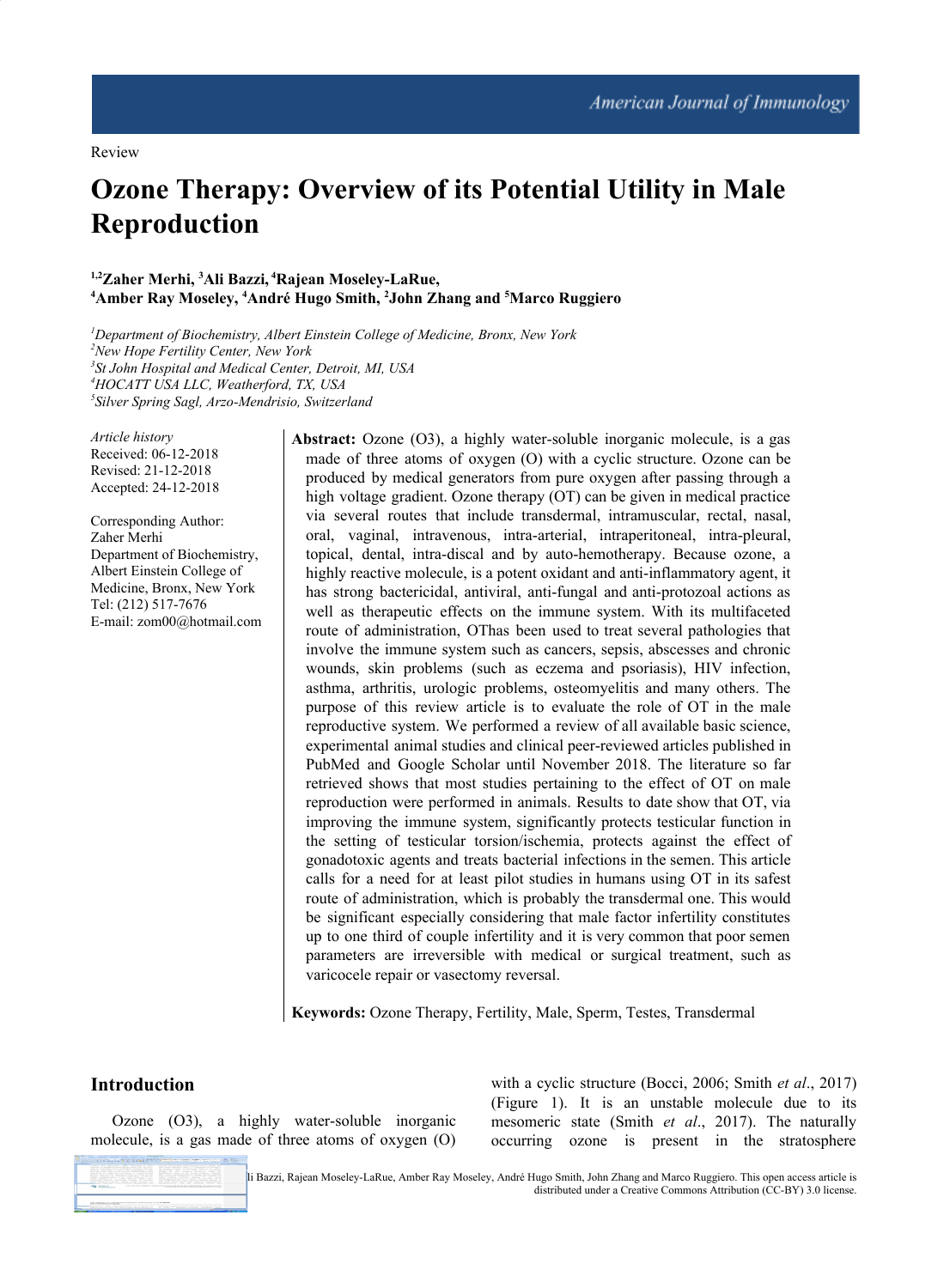surrounding the earth (Cicerone, 1987) and protects humans from the dangerous ultraviolet radiations (Cicerone, 1987). Ozone can be produced by medical generators from pure oxygen after passing through a high voltage gradient. Because of its instability and short half-life (40 min at 20°C), ozone cannot be stored in tanks (Smith *et al*., 2017).



**Fig. 1:Molecular structure of ozone.** Ozone is made up of three oxygen atoms, while the oxygen in the air is made up of only two atoms.

Despites the difficulties with its storage, Ozone Therapy (OT) has been given in medical practice via several routes that include transdermal, intramuscular, rectal, nasal, oral, vaginal, intravenous, intra-arterial, intraperitoneal, intra-pleural, topical, dental, intra-discal and by auto-hemotherapy (Zanardi *et al*., 2016). In auto-hemotherapy, small amount of blood is collected from the patient, then exposed *ex vivo* to ozone then infused back into the patient (Smith *et al*., 2017). Because ozone is a potent oxidant and a highly reactive molecule, it has strong bactericidal, antiviral, anti-fungal and anti-protozoalactions (Duricic *et al*., 2015; Yamayoshi and Tatsumi, 1993; Sugita *et al*., 1992; Sato *et al*., 1990) as well as other therapeutic effects (Duricic *et al*., 2015; Yamayoshi and Tatsumi, 1993; Sugita *et al*., 1992; Sato *et al*., 1990; Clavo *et al*., 2018; Kashiwagi *et al*., 2001). Due to the advantage of its multifaceted route of administration, ozone has been used to treat several pathologies such as cancers (Clavo *et al*., 2018; Dogan *et al*., 2018), bad abscesses (Karatieieva *et al*., 2017; Li *et al*., 2018) and chronic wounds (Fitzpatrick *et al*., 2018), skin diseases[such as acne (Gloor and Lipphardt, 1976), eczema (Kosheleva and Kulikov, 2001) and psoriasis (Evstigneeva *et al*., 2018), HIV infection (Garber *et al*., 1991; Carpendale *et al*., 1993; Frankum and Katelaris, 1993; OPOI, 1994), fibromyalgia (Hidalgo-Tallon *et al*., 2013), asthma (Turner *et al*., 1989), inflammatory conditions (Kucukgul *et al*., 2016) including arthritis (Raeissadat *et al*., 2018; Manoto *et al*., 2018), cardiac conditions (Buyuklu *et al*., 2017), liver disorders (Safwat *et al*., 2014; Tezcan *et al*., 2018), eye disorders (Kaya *et al*., 2017), urinary tract pathologies (Tasdemir *et al*., 2013), dyslipidemia (Di Paolo *et al*., 2005), osteomyelitis (Steinhart *et al*., 1999), Raynaud's disease (Cooke *et al*., 1997), sinusitis (Muminov and Khushvakova, 2002), dentistry diseases (Shamim, 2017), sepsis (Madej *et al*., 2007), musculoskeletal disorders (Seyam *et al*., 2018; Beyaz and Sayhan, 2018; Costa *et al*., 2018; Biazzo *et al*., 2018), diabetes complications (Kushmakov *et al*., 2018), neurologicdisorders (Wu *et al*., 2018; Yu *et al*., 2018; Resitoglu *et al*., 2018; Hu *et al*., 2018) and even nephropathy (Ozturk *et al*., 2018; Wang *et al*., 2018),

The mechanisms through whichOT works include the formation of hydrogen peroxide, areactive oxygen species (ROS), by reacting with polyunsaturated fatty acids and water (Bocci *et al*., 1998; Inal *et al*., 2011). Additionally, ozone forms a mixture of lipid ozonation products such as malondialdehyde (MDA) and ozonides (Inal *et al*., 2011). The mild oxidative stress caused by ozone leads to the activation of antioxidant cascades that in turn leads to production of Superoxide Dismutase (SOD), catalase and glutathione S-transferase (Bocci *et al*., 1998; Inal *et al*., 2011). Researchers and experts have argued for decades the value of OT in several medical conditions and it seems that there is a consensus on the concept that knowing the exact dose and duration of OT for each particular condition is critically needed in order to achieve optimal antioxidant activity (Bocci, 2006; Bocci *et al*., 1998; Bocci, 2008; 2007). The purpose of this review article is to evaluate the current literature pertaining to the role of OT in the male reproductive system.

## **Methods Search Strategy and Data Extraction**

■■

We performed a review of all available basic science, experimental animal studies and clinical peer-reviewed articles published in the databases PubMed and Google Scholar until November 2018. Data were extracted from the text of the manuscripts, tables and graphs in those manuscripts. Keywords for searches were: "Ozone and male reproduction," "ozone and sperm," and "ozone and testes."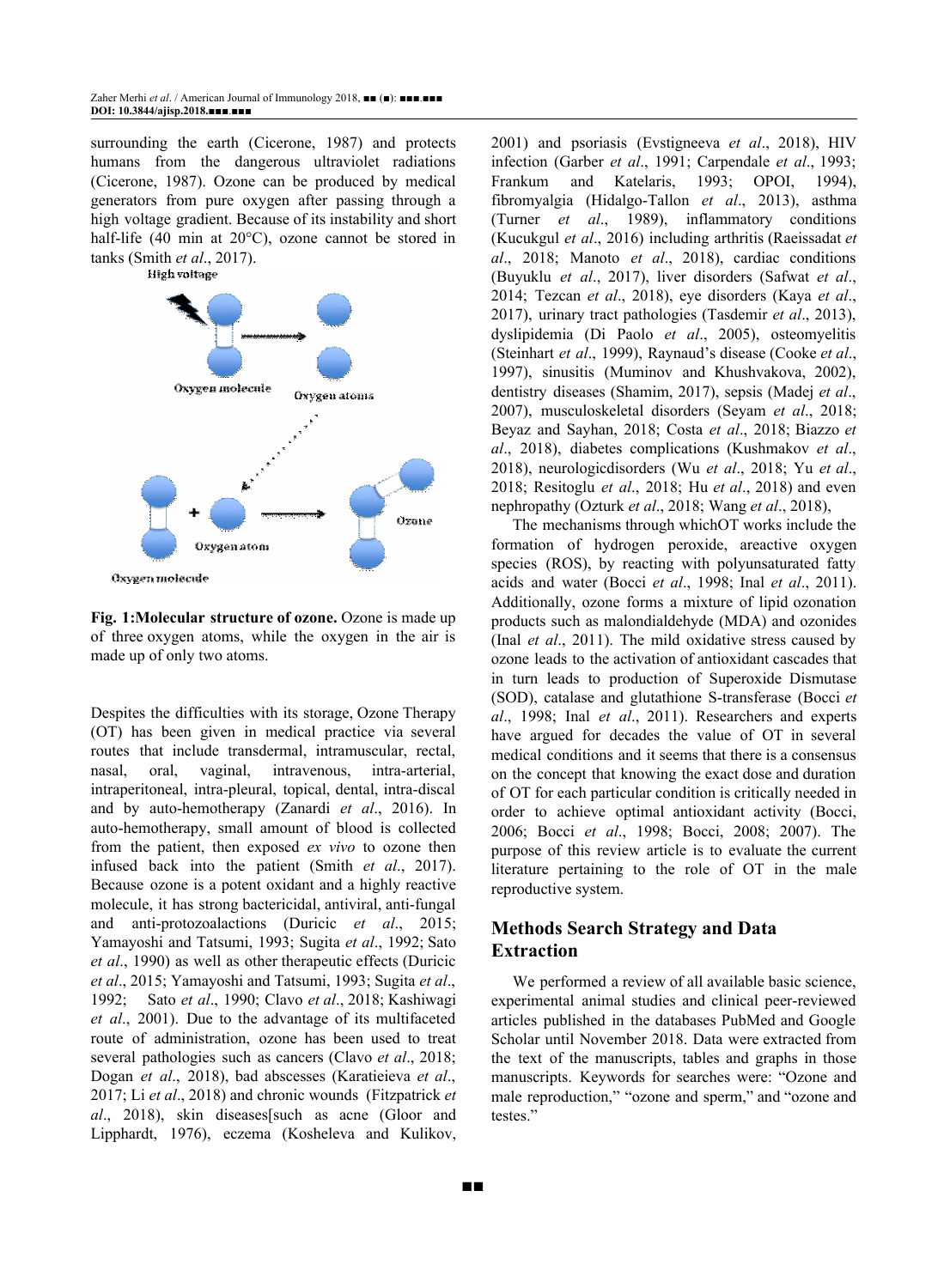## **Results**

## *Ef ect of Ozone in Testicular Injury Caused by Testicular Torsion*

Testicular torsion is a urological problem caused by a twist of the spermatic cord. It constitutes a cause for male infertility due to testicular Ischemia/Reperfusion (I/R) and production of ROS due to Torsion and Detorsion (T/D) (Shimizu *et al*., 2016; Dokmeci, 2006). A study (Tusat *et al*., 2017) in rats (n = 24) investigated the effect of OT on testicular damage due to I/R by assessing biochemical parameters such as Ischemia Modified Albumin (IMA), Total Antioxidant Status (TAS), Total Oxidant Status (TOS) and Oxidative Stress Index (OSI, calculated by TOS: TAS ratio).Additionally, testicular tissue injury was scored using Johnsen Score by performing testicular biopsy. Rats were assigned to T/Dgroup,  $T/D + OT$  group, or control (sham procedure by making a scrotal incision). The torsion was performed on the left testis by rotating it 720 degrees clockwise to obtain torsion and maintained by fixing the testes. In the T/D group, detorsion was performed after 2 h of torsion and then maintained for 24 h. The  $T/D + OT$  received 1mg/kg intraperitonealozone immediately prior to detorsion for 2 h. The results of that study showed that IMA, TOS and OSI were significantly higher in the T/D group compared to the control group. These levels were significantly reduced in the T/D +OT group. There were no significant differences in TAS levels among the 3 groups. As for the histopathologic score, the T/D group had seminiferous tubule germinal epithelia structure completely poured, spermatozoa were not available in the lumen and vasoconstriction was partly observed in inter-tubular area. However, compared to the T/D group, the  $T/D + OT$  group had more regular seminiferous tubule epithelial structure, had regular alignment in the lumen of the germinal epithelial cells and had partly observed spermatozoa. These findings suggest that OT was able to reduce the oxidative stress markers that usually rise in testicular torsion and significantly reduced scores that typically increase as a result of testicular torsion.

Another study (Mete *et al*., 2017), compared the efficacy of intra-testicular ozone with intraperitoneal ozone treatment in rats for the prevention of I/R injury. Three-month old male Wistar rats  $(n = 24)$  were divided into T/D group,  $T/D$  + intraperitoneal ozone group, or  $T/D$  + intra-testicular ozone group. Ozone was given at 4 mg/kg. Unilateral testicular torsion created by rotating left testis 720 degrees clockwise and fixing with hemiscrotum by a silk suture. The spermatic cord was detorsed after 1 h and reperfusion was followed for a period of 4 h. Ozone was injected intraperitoneally and epididymally 1.5 h prior to reperfusion in the intraperitoneal and intra-testicular ozone groups, respectively. Four hours after reperfusion, bilateral orchiectomy was performed for histopathologic assessment for testicular injury and spermatogenesis using Johnsen Score, immune-histochemical staining for endothelial nitric oxide synthase (e-NOS) and inducible nitric oxide synthase (i-NOS) and TUNEL immunohistochemistry for apoptotic cell death. In the T/D group, there was significant testicular damage assessed as atrophic seminiferous tubules, low Johnsen Score, testicular edema, hemorrhage and general pathologic deformations. In the intraperitoneal and intra-testicularozone groups, germ cell necrosis was observed in tubules which had incomplete maturation to the level of primary or secondary spermatocytes; however, there was a significant rescue of testicular function and mild to moderate interstitial edema observed. Tissue e-NOS level was significantly lower in both  $T/D$  + intraperitoneal ozone and  $T/D$  + intra-testicular ozone groups compared to the T/D group  $(p<0.05$  for each). The T/D + intraperitoneal ozone and  $T/D$  + intra-testicular ozone groups had similar levels of tissue e-NOS level. Tissue i-NOS level was not significantly different between the  $T/D$  + intraperitoneal and T/D groups but it was significantly lower in the T/D + intra-testicular ozone group compared to the T/D group (p≤0.01). In summary, this study showed that intra-testicular and intraperitoneal ozone application alleviated testicular ischemic damage.

Melatonin administration has been shown to partially restorethe increased oxidative stress as well as the reduced spermatogenic activity level in testes of I/Rrats (Semercioz *et al*., 2017). A study (Ekici *et al*., 2012) compared the effect of OTto melatonin in testicular function and morphology in an experimental model of unilateral testicular torsion. Three-month old Wistar rats (n=24) were divided into 4 groups: a sham group where left inguinoscrotal incision was performed, a T/D group (created by rotating the left testis 720 degrees in clockwise direction and fixed within hemiscrotum with an atraumatic silk suture, torsion maintained for 6 h and then detorsed), melatonin intraperitoneal  $+$  T/D group and ozone intraperitoneally  $(4mg/kg) + T/D$  group. This was followed by bilateral orchiectomies performed after 1 week and blood and tissue collection for determination of testicular MDA (lead to tubule hemorrhage and germ cell degeneration), inhibin B (as a marker of spermatogenesis), GSH and Nitric Oxide (NO) as well as total plasma Sulfhydryl Group (RSH) (as evaluation of oxidative stress) levels. Significant testicular damage in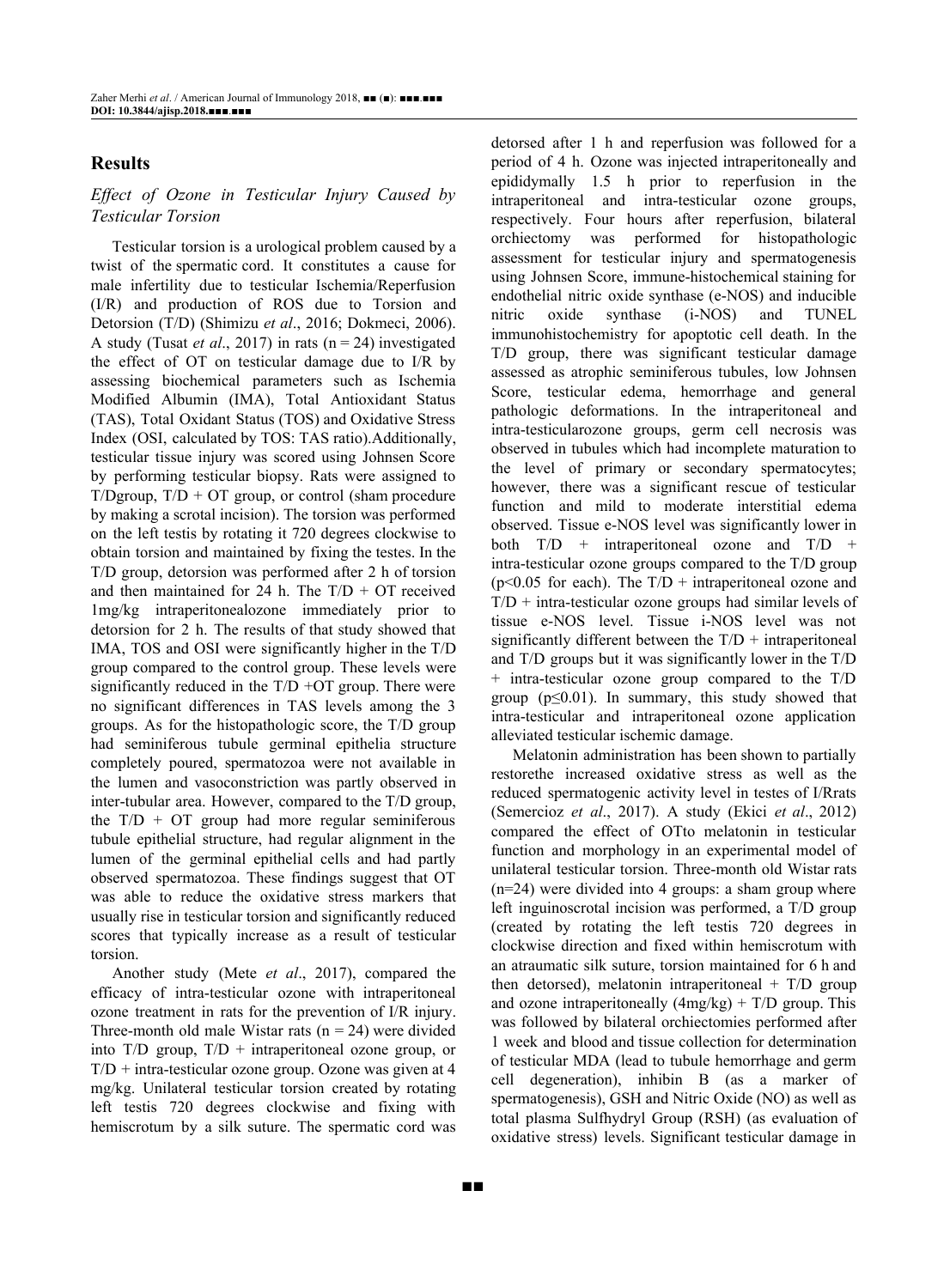the T/D group was noted as well as statistically significant differences between the groups for all of studied parameters in the bilateral testes. Testicular MDA increased in T/D group compared to the sham group. Melatonin and ozone treatment suppressed testicular MDA levels. Testicular inhibin B and GSH levels were significantly decreased in the T/D group compared to the sham group, while both melatonin and ozone improved inhibin B and GSH levels to the same extent-- ozone known to react with polyunsaturated fatty acids and -SH groups such as GSH. Testicular NO levels were decreased in the melatonin group but significantly increased in the ozone group. Serum RSH significantly decreased in the T/D group compared to the sham group and, although not statistically significant, both melatonin and OT caused further decrease in RSH levels. Finally, melatonin and ozone similarly improved the Johnsen Scores. In sum, that study showed that OT was beneficial in the treatment of testicular torsion and its effects were comparable tomelatonin.

## *Ef ect of ozone on chemotherapy-induced testicular toxicity*

Testicular toxicity is a frequent adverse effect of cancer chemotherapy with drugs such as Adriamycin (ADR) (Sakai *et al*., 2018). A study (Salem *et al*., 2017) assessed the cytoprotective effects of rutin, OT and their combination on a known gonadotoxic agent, ADR. In that study, 50 male albino rats were divided into 5 groups: Control group (which received saline + oxygen vehicles), ADR group (which received ADR  $+$  saline vehicle+ oxygen vehicles), ADR + rutin group (which received ADR + rutin +oxygen vehicle), ADR + ozone group (which received  $ADR + ozone + saline vehicle$ ) and finally  $ADR +$  rutin + ozone group (which received  $ADR + ozone + rutin$ . The OT was supplemented by rectal insufflations (5 applications weekly) at a rate of 0.5 mg/kg per day for week 1, then 1 mg/kg for weeks 2 and 3. ADR was administered by intraperitoneal route 3 times per week for 2 weeks, while rutin was administered at 50 mg/kg body weight daily intraperitoneally for 3 weeks. All treatments were delivered concomitantly with ADR for 2 weeks and then continued for the third week of the study. Rats were then subjected to overnight fasting and blood withdrawn for hormonal testing that included Luteinizing Hormone (LH), Follicle-Stimulating Hormone (FSH) and testosterone and for other important markers such as MDA as an index of lipid peroxidation, NO, Total Antioxidant Capacity (TAC), C-reactive protein (CRP), Monocytechemotactic Protein-1 (MCP-1) and Leukotriene B4 (LTB4).Both testes and epididymis were excised, weighed and assayed for g-Glutamyltransferase

(g-GT), h-Glucuronidase (h-Glu), Alkaline Phosphatase (ALP), Acid Phosphatase (ACP). Sperm function tests including sperm viability, motility, count and morphology were assessed. The results showed that ADR only group had a significant decrease in sperm count, motility, viability and morphology compared to the control group. The ADR+ OT group had 32.8% increase in sperm count, 29.9% increase in sperm motility and 45.6% improvement in sperm morphology compared to ADR only group. The ADR  $+$  OT  $+$ rutinhad 52.1% increase in sperm count, 49.1% increase in sperm motility and 68.4% improvement in sperm morphologycompared to ADR only group. Additionally, the ADR only grouphad a decrease in serum testosterone levels and significant increase in serum LH and FSH compared to the control group. The addition of rutin, OT, or combination of rutin + ozone resulted in increased testosterone levels (48.5%, 61.7% and 100.6%; respectively), reduction of LH levels (28.3%, 47.8% and 55.2%; respectively) and reduction of FSH levels  $(26.2\%, 50.8\%$  and  $54.1\%$ ; respectively) compared to the ADR only group. As for oxidant and antioxidant biomarkers, compared to the control group, ADR increased MDA and NO levels and significantly decreased TAC levels. Compared to ADR only group, rutin,  $\overline{OT}$ , or  $\overline{OT}$  + rutin resulted in significant decrease of MDA (41%, 42.9% and 44.5%; respectively) and NO levels (50.8%, 53.9% and 57%; respectively) and significant increase of TAC levels (29.6%, 38.5% and 42.2%; respectively). As for inflammatory markers, ADR given alone caused a significant increase of CRP, MCP-1 and LTB4 levels compared to the control group. Compared to the ADR only group, rutin, OT and OT + rutin significantly decreased CRP (by 46.9%, 42% and 53.1%; respectively), MCP-1 (54.2%, 48% and 60.4%; respectively) and LTB4 (40.8%, 39.4% and 45.1%; respectively) levels. As for testicular enzymes, the control group showed increase in g-GT, h-Glu, ALP and ACP enzymes compared to the ADR group. The ADR group showed reduction in g-GT (41.9%) and ALP (36%) levels compared to the rutin group. The ADR group had significant decrease in g-GT (46.8%), h-GLU (44.3%), ACP (35.4%) and ALP (38.2%)levels compared to the OT group. The ADR group had significant decrease in g-GT (49.5%), h-GLU (49.7%), ACP (37.1%) and ALP (44.2%) levels compared to the rutin  $+$  OT group. Taken together, these findings suggest that rutin, OT, or a combination of both, may be protective against ADR toxicity by inhibiting spermatogenic cell damage and enhancing sperm quantity and quality. These phenomena were associated with increased testosterone and antioxidant enzymes levels, decreased testicular enzymes levels of g-GT,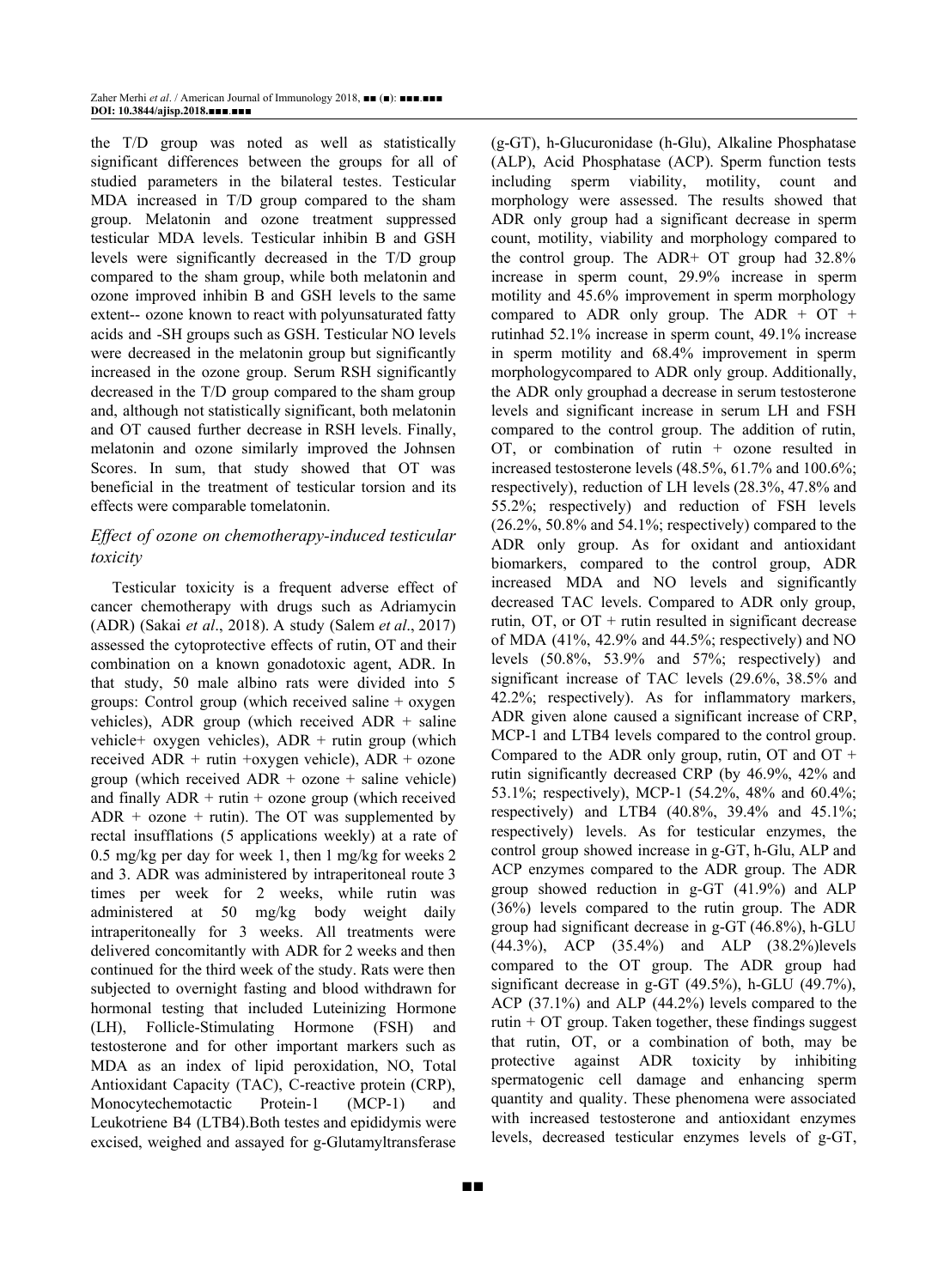h-Glu, ACP and ALP and decreased expression of inflammatory markers such as CRP, MCP-1 and LTB4.

## *Ef ect of Ozone on Estrogen-Induced Testicular Toxicity*

There are significant concerns about the impact of estrogenic compounds found in the environment on reproductive health, possibly because of environmental accumulation of xenoestrogens (Bouskine *et al*., 2008; Sikka and Wang, 2008). Exposure to estrogen-like molecules found in the environment, such as wastewater, can negatively affect testicular fetal development, partly by inhibiting spermatogenesis, especially during gestation, when testicular cells are more sensitive to estrogens (Ullah *et al*., 2018). Ozone can degrade steroids and in particular estradiol (Mills *et al*., 2015), thus one study (Lassonde *et al*., 2015) used organ cultures of rat fetal testis as a bioassay to monitor the toxicity of mixture of estrogens: 17B-estradiol (E2), 17 alpha-ethinylestradiol (EE2), estrone (E1) and estriol (E3), at concentrations found in wastewater. The aim of the study was to determine whether OT could remove these compounds and alleviate their potential toxicity. Testes were sampled from fetuses on gestation day 15.5 from time-mated Sprague-Dawley female rats. For each fetus, one testis was placed in control media and the other was treated with a media containing a mixture of 4 estrogens with or without exposure to ozone. Ozonesolutions at doses of 50 μg/L and 500 μg/L were used. The outcomes included immunostaining for Anti-Mullerian Hormone (AMH), Proliferating Cell Nuclear Antigen (PCNA), P450 side chain cleavage, cleaved-caspase 3, testis and cord volume measurement, Sertoli cells and gonocytes numbers, proliferative index for Sertoli cells and gonocytes and testosterone concentration in culture media. Ozone was able to remove all 4 estrogens below their detection limits with removal efficiencies of 97.5%. The mixture of 4 estrogens induced a significant decrease in the total testis volume likely due a decrease in seminiferous cord volume. However, this negative effect did not occur when ozone was added to the mixture of 4 estrogens. Additionally, the mixture of 4 estrogens significantly decreased the number of gonocytes (stains negative for AMH with large nuclei) per testis compared to controls. The mixture of estrogens decreased the number of Sertolicells (stains positive for AMH and small nuclei). Such harmful outcomes did not occur when ozone was added to the mixture of 4 estrogens. There was no significant effect of the mixture of estrogens before or after ozone treatment on testosterone level in the culture media or on the distribution and morphology of Leydig cells. This study showed that ozone is effective in removing the 4 target estrogens at concentrations below their limit of detection and potentially able to remove the toxicity of this mixture.

#### *Ef ect of Ozone on Bacteria Present in the Semen*

Ozonides (secondary reaction products of ozone) inactivateseveral microorganisms. A study performed (Gradil *et al*., 1995) evaluated ozone treatment of bull semen diluted with milk intentionally contaminated with *Pseudomonas aeruginosa, Escherichia coli* and *Campylobacter fetus subsp. venerealis*. That study also determined the optimal concentration and contact time with the maximal bactericidal results and minimal effect on sperm motility. Bacterial isolates with *Pseudomonas aeruginosa, Escherichia coli* and *Campylobacter fetus subsp. venerealis* were obtained and ozonation of semen diluent was performed. Thus in fresh bull semen, *Pseudomonas aeruginosa, Escherichia coli* and *Campylobacter fetus subsp. venerealis* were added to the ozonized (3 min at 5, 10, 15, or 20  $\mu$ g/ml or 5 min at 20  $\mu$ g/ml) or oxygenized (3-5 min at 0 ug O<sub>3</sub>/mL) milk diluent (consisting of 1 part semen to 10 parts milk). Milk diluent containing semen without bacteria was used as a control. Sperm motility was assessed after 10 min. Two and 18 h after cooling, semen was evaluated for motility and cultured for microorganisms. The results showed that bacteria were not detected in the controls and that *Pseudomonas aeruginosa, Escherichia coli* and *Campylobacter fetus subsp. venerealis* were inactivated by ozone concentration at 2 and 18 h. The bactericidal activity of ozone increased with increasing ozone concentration. Ozone exposure for 2 h at 5 μg/mL concentration revealed that *Pseudomonas aeruginosa* and *Escherichia coli* were more resistant than *Campylobacter fetus subsp. venerealis*. These results indicated that ozone application could inactivate microbial agents in bovine semen and that direct ozonation of diluted semen was spermicidal as low as 5 μg/mL concentrations of ozone.

## *Oxidative Stress, ROS, Ozone and Male Reproduction*

Oxidative Stress (OS) occurs when the balance between ROS and antioxidant scavengers is disrupted. OS is associated with reproductive decline in males and represents a significant biological mechanism accompanying ageing as well as chronic conditions associated with ageing. On the other hand, OS plays a key role in regulating several molecular pathways that are important for maintaining homeostasis at the level of the cells, tissues, organs and systems. Therefore, a fine balance between elements favoring OS and those that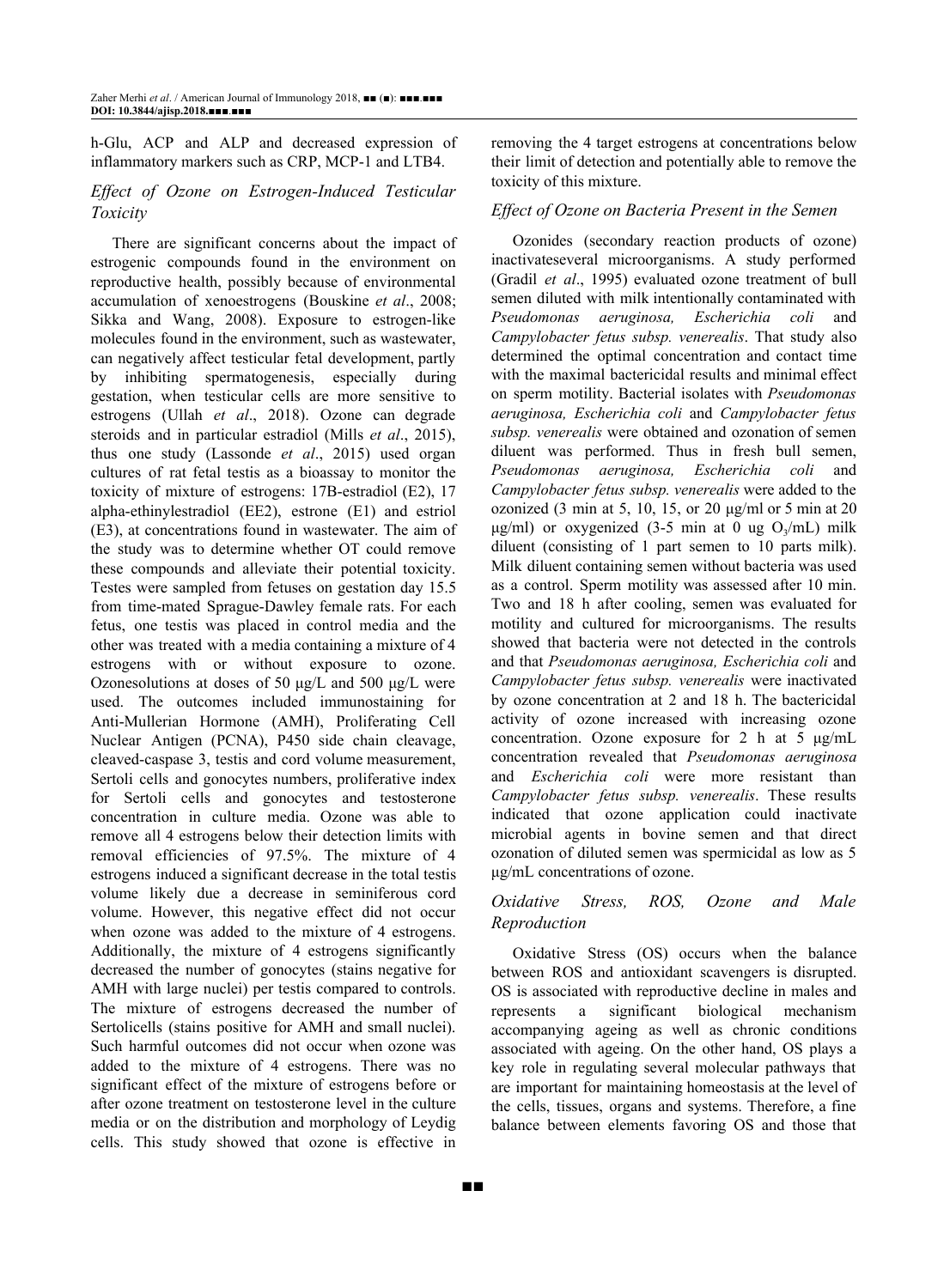remove ROS by scavenging is necessary for the physiology of the male reproductive function. In the male reproductive system, ROS are crucialmolecular species responsible for physiological functions that include spermatogenesis, epididymal transport, maturation of spermatozoa and post-ejaculation phenomena such as motility, capacitation and the acrosome reaction. It appears that there is a correlation between the OS that is associated with ageing and a number of conditions ultimately leading to male reproductive system dysfunctions that include reduction of the potential for fertility because of decline of the quality of semen as well as alterations of endocrine functions. The role of ROS and OS in regulating male fertility, with particular focus on the association between ageing and fertility, assumes particular relevance considering the trend toward increased life expectancy and paternal age. Combination of these two factors implies increased risk for fertility, complications of pregnancy and decreased potential for health in descendants. Therefore, it is of utmost importance to assess the role of OS, ROS and antioxidants as key players in influencing male reproductive physiology and its sequels. In this context, the role of antioxidants, such as for example, supplements based on vitamins C and E, assumes interesting contours; on one side, they are proposed as tools to support male fertility and reproductive health. On the other side, superfluous use of antioxidants may lead to the opposite outcomes by reducing physiologic formation of ROS, species that play essential roles in male reproductive physiology (Leisegang *et al*., 2017).

If unnecessary supplementation with antioxidants is not to be recommended in the context of male reproductive physiology, it is also true that a balanced diet containing antioxidants positively contributes to semen quality and fertility. A recent systematic review of 1,944 scientific articles on this topic concluded that "healthy diets rich in some nutrients such as omega-3 fatty acids, some antioxidants (vitamin E, vitamin C, β-carotene, selenium, zinc, cryptoxanthin and lycopene), other vitamins (vitamin D and folate) and low in saturated fatty acids and trans-fatty acids were inversely associated with low semen quality parameters" (Salas-Huetos *et al*., 2017). To this end, one of us (MR), has developed an *ad hoc* formulated probiotic containing antioxidants and other essential nutrients that aims at regulating Klotho, a gene coding for a protein known to delay ageing and contributing to healthy reproductive physiology (Ruggiero, 2018). Preliminary observation seems to indicate net positive results and it can be hypothesized that OT together with this highly specific nutritional approach may yield significant result in supporting male reproductive health. Thus, the effectiveness of Klotho in attenuating DNA damage inflicted by oxidants may prove useful also in those conditions where toxicants induce OS that, in turn, is responsible for damage to nucleic acids and authophagy of germ cells (Chen *et al*., 2018). Given the importance of fine balance between the effects of antioxidants and physiologic ROS production in determining the health of the male reproductive function, it can be speculated that OT may serve not only as *bona fide* "therapy" but also as a preventive approach to support healthy male reproductive function in conditions where high doses of antioxidants have to be used. Such an approach may require preliminary determination of ROS synthesis and OS by chemiluminescence, even though novel, specific methods for ROS determination in the male reproductive tract will have to be developed since most analytical methods for ROS refer to peripheral tissues (Liu *et al*., 1996).

Importance of the delicate balance between ROS and OS in the male reproductive tract is evident in the case of varicocele; according to a study performed by authors from the Cleveland Clinic Foundation of Ohio, USA "Patients with varicocele had significantly higher reactive oxygen species levels than controls ( $p = 0.02$ ). Reactive oxygen species levels did not differ significantly between infertile and men with incidental varicocele. Total antioxidant levels were significantly lower among men with varicocele ( $p = 0.02$ ) and those with incidental varicocele compared to controls  $(p =$ 0.05)." Consistent with these results, the Authors concluded that "These changes may be related to functional sperm abnormalities and infertility seen commonly in these patients" (Hendin *et al*., 1999). OT may prove useful in preventing testicular damage in patients with varicocele treated with antioxidants in a manner similar to what recently demonstrated in an experimental cryptorchid animal model (Biçer *et al*., 2018). Likewise, because of its known antimicrobial properties that include antiviral activities (Brié *et al*., 20118), OT may prove useful in preventing testicular damage inflicted by viral infections such as mumps. Rationale for the use of OT in male reproductive health requires precise determination of OS in clinical practice and several types of laboratory analyses have been devised to estimate OS in semen. These assays can be divided in two major categories; dicrect assays that evaluate the degree of oxidation inside a sperm cell and indirect assays that provide for an estimate of the damaging effects of OS. Chemiluminescence, flow cytometry, use of nitroblue tetrazolium and cytochrome c reduction constitute examples of direct assays; the myeloperoxidase test and measurements of lipid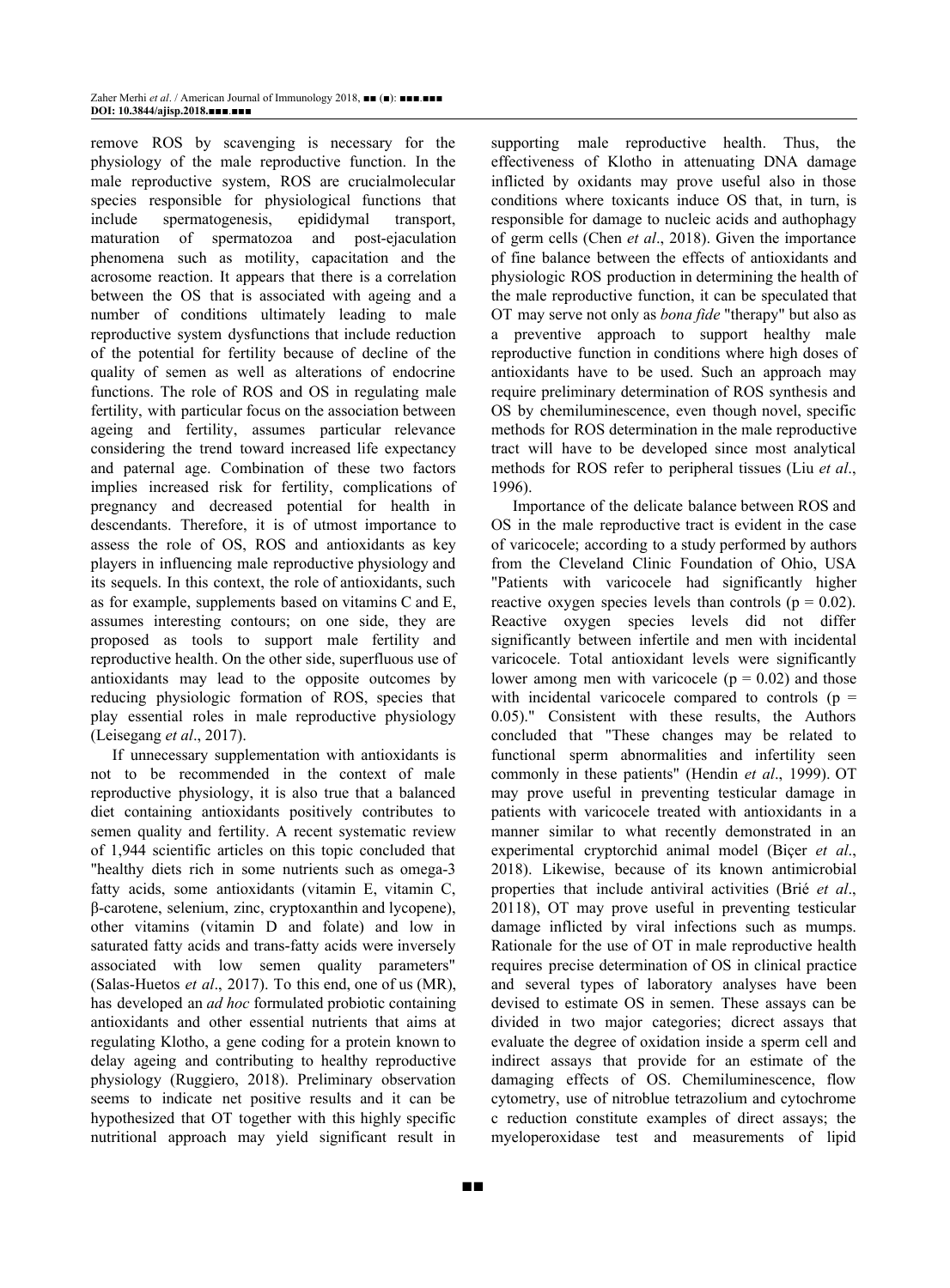peroxidation, oxidation-reduction potential and total antioxidant capacity are among the indirect assays (Agarwal and Majzoub, 2017).

### **Conclusion**

The scientific literature available thus far shows that most studies pertaining to the effect of OT on male reproduction were performed in animals (Table 1). There is a definite need for the development of at least somepilot studies in humans using OT in its safest route of administration, which is probably the transdermal route. This route of administration exploits the features of the newly described organ termed "interstitium" (Benias *et al*., 2018), that is an organ that connects the skin with deeper structures such as the lymphatic and nervous systems. In addition, such a way of administration may be complemented by *ad hoc* developed formulas targeting the lymphatic **Table 1:** Summary of the pertinent studies presented in the manuscript Pre-term

andautonomic systems, the latter being connected to the testis through the blood vessels of the spermatic cord, the mesorchium and the ligament to us bridge between epididymal tail and testis (Wrobel and Abu-Ghali, 1997). It was recently observed that lymphatic drainage and autonomic stimulation using a conceptually similar approach proved effective in treating symptoms of autism (Antonucci *et al*., 2019) and synergy with OT in the context of male reproduction conditions may be hypothesized. In this optic, design of future studies would include men with poor semen analyses in order to assess whether transdermal ozone would improve semen parameters. This is of particular relevance considering that male factor infertility constitutes up to 30% of couple infertility and it is very common that semen parameters are not reversed bymedical or surgical treatments such as varicocele repair or vasectomy reversal.

| Methods                                                                                                                                                                                                                    | Measured variables                                                                                                                                                                                                                                                                                                                                 | Results                                                                                                                                                                                                                                                                                                                                 | Conclusions                                                                                                                                                                                                             |  |
|----------------------------------------------------------------------------------------------------------------------------------------------------------------------------------------------------------------------------|----------------------------------------------------------------------------------------------------------------------------------------------------------------------------------------------------------------------------------------------------------------------------------------------------------------------------------------------------|-----------------------------------------------------------------------------------------------------------------------------------------------------------------------------------------------------------------------------------------------------------------------------------------------------------------------------------------|-------------------------------------------------------------------------------------------------------------------------------------------------------------------------------------------------------------------------|--|
| Study by Tusat et al. (2017)<br>-Rat model<br>-Torsion/detorsion (T/D)<br>$+/-$ medical ozone therapy (OT)<br>intraperitoneal                                                                                              | -Biochemical parameters: Ischemia Modified<br>Albumin (IMA), Total Antioxidant Status<br>(TAS), Total Oxidant Status (TOS) and<br>Oxidative Stress Index (OSI).<br>-Testicular Biopsy for Johnsen Score to<br>assess testicular tissue injury.<br>-IMA levels determined by calorimetric<br>method<br>-TOS and TAS levels using calorimetric kits. | -IMA, TOS, and OSI significantly<br>higher in T/D vs. control while OT<br>significantly reduced all levels. No<br>significant difference in TAS level.<br>$-T/D + OT$ had seminiferous tubule<br>more regular vs. T/D group. Germinal<br>epithelial cells: regular alignment in<br>lumen and spermatozoa partly observed.               | -Medical OT reduced oxidative<br>stress markers and was protective<br>in testicular torsion.                                                                                                                            |  |
| Study by Salem et al. (2017)<br>-Rat model<br>-Adriamycin (ADR) $\pm$ ozone<br>-ADR $\pm$ rutin<br>-ADR $\pm$ ozone and rutin                                                                                              | -Sperm function tests: sperm viability,<br>motility, count and morphology.<br>-Biochemical tests: LH, FSH, testosterone,<br>g-GT, h-Glu, ALP, ACP, MDA, NO, TAC,<br>CRP, MCP-1 and LTB4.                                                                                                                                                           | -Sperm Dynamics<br>- ADR decreased sperm count, motility,<br>viability and morphology.<br>-Adding ozone reversed the effect of ADR.<br>-Biochemical test<br>- ADR only: TAC and testosterone decreased.<br>LH, FSH, g-GT, h-Glu, ALP, ACP, NO,<br>MDA, CRP, MCP-1 and LTB4 increased.<br>- ADR $\pm$ rutin + ozone reversed the effect. | -Rutin, ozone, or combination of<br>both protect from ADR toxicity.<br>-Rutin, ozone, or combination of<br>both may protect against<br>spermatogenic cell damage and<br>enhance quantity/quality of<br>spermatogenesis. |  |
| Study by Mete et al. (2017)<br>-Rat model<br>-Torsion/Detorsion $(T/D) \pm$<br>Intraperitoneal (IP) ozone ±<br>Intratesticular (IT) ozone therapy.                                                                         | -Testicular Biopsy for Johnsen Score to<br>assess testicular injury.<br>-TUNEL indirect immunohistochemical<br>staining to measure apoptotic cell death.                                                                                                                                                                                           | -T/D group: significant testicular damage<br>and lower JS scores.<br>-IT and IP ozone groups:<br>a) Tubules with germ cell necrosis and<br>incomplete maturation.<br>b) Rescue of testicular function.                                                                                                                                  | -Ozone therapy, both IP and IT,<br>can alleviate testicular ischemic<br>damage due to T/D.                                                                                                                              |  |
| Study by Lassonde et al. (2015)<br>-Rat model<br>$-4$ estrogen hormones $+$ varying<br>ozone concentrations.<br>-Control water: equal volume<br>of alcohol and ozone.<br>-One testes in control and the<br>other in ozone. | -Immunohistochemistry for AMH,<br>PCNA, p450 and CC-3.<br>-Testis and cord volume measured.<br>-Apoptotic cells measured by number<br>of CC-3 positive cells.<br>-Testosterone assay using ELISA kit.                                                                                                                                              | -Ozone removed all 4 estrogens below<br>their detection limit.<br>-No effect on testosterone secretion.<br>-Decrease in Sertoli cells and gonocytes<br>due to greater apoptosis.                                                                                                                                                        | -Negative effect of estrogens on<br>testicular development; an effect<br>that was not observed with ozone<br>application.                                                                                               |  |
| Study by Ekici et al. (2012)<br>-Rat model<br>-Torsion/detorsion (TD) $\pm$<br>$ozone \pm$ melatonin.                                                                                                                      | -Markers measured: MDA, Inhibin B,<br>GSH, RSH and NO.<br>-Histopathologic evaluation: Johnsen Score<br>for testicular injury and spermatogenesis.                                                                                                                                                                                                 | -Testicular damage in the T/D group.<br>-T/D increased NO and MDA. RSH<br>decreased after T/D.<br>- Ozone and melatonin increased GSH and<br>inhibin B, decreased MDA, NO and RSH.<br>-Ozone and melatonin improved Johnsen<br>Score.                                                                                                   | -Ozone therapy was beneficial in<br>treatment of testicular torsion and<br>its effects were comparable to<br>melatonin.                                                                                                 |  |
| Study by Gradil et al. (1995)<br>-In fresh bovine semen.                                                                                                                                                                   | -Study assessed ozone treatment of milk                                                                                                                                                                                                                                                                                                            | -P. aeruginosa, E. coli and Campylobacter                                                                                                                                                                                                                                                                                               | -First to report ozone inactivates                                                                                                                                                                                      |  |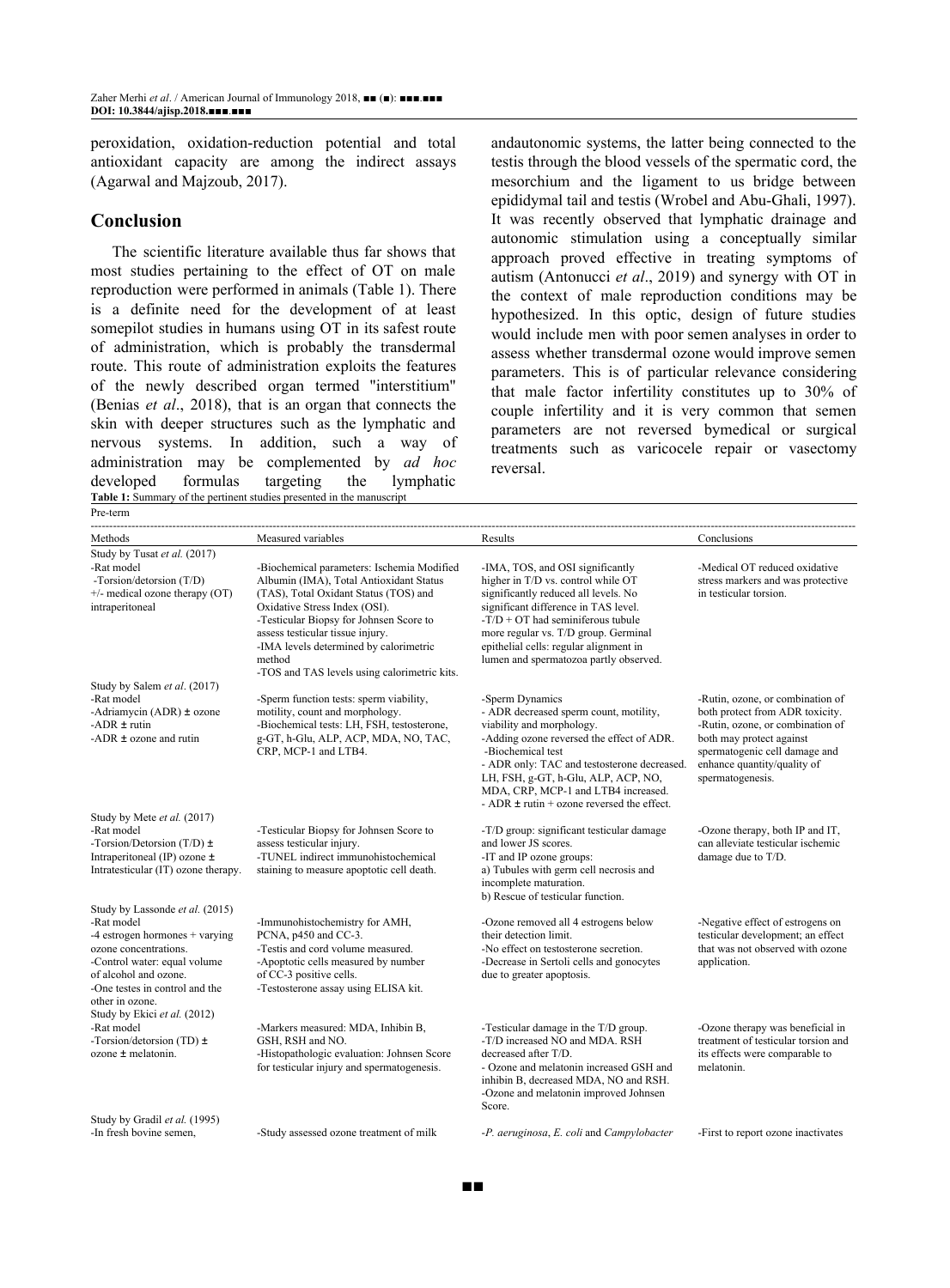Zaher Merhi *et al*. / American Journal of Immunology 2018, ■■ (■): ■■■.■■■ **DOI: 10.3844/ajisp.2018.**■■■.■■■

| P. aeruginosa, Campylobacter<br>and <i>E. Coli</i> were added to the<br>ozonized or oxygenized milk<br>diluent.<br>-Control: milk diluent + semen | semen diluents and effects in controlling<br>P. aeruginosa, E. coli and Campylobacter<br>in bull semen.<br>-Determined concentration and contact time<br>with maximum bactericidal results and | inactivated by ozone<br>-Bactericidal activity increased with<br>increasing ozone.<br>-P. <i>aeruginosa</i> and <i>E. coli</i> more resistant<br>than Campylobacter to ozone. | microbials in bovine semen.<br>-Reactive product of ozone were<br>more lytic than ozone itself.<br>-Direct ozonation of diluted semen<br>was spermicidal. |
|---------------------------------------------------------------------------------------------------------------------------------------------------|------------------------------------------------------------------------------------------------------------------------------------------------------------------------------------------------|-------------------------------------------------------------------------------------------------------------------------------------------------------------------------------|-----------------------------------------------------------------------------------------------------------------------------------------------------------|
| without the bacteria.                                                                                                                             | minimal effect on sperm motility.                                                                                                                                                              |                                                                                                                                                                               | -Ozonated semen diluents:                                                                                                                                 |
|                                                                                                                                                   |                                                                                                                                                                                                |                                                                                                                                                                               | bactericidal.                                                                                                                                             |
|                                                                                                                                                   |                                                                                                                                                                                                |                                                                                                                                                                               |                                                                                                                                                           |

**Abbreviations:** ACP: Acid Phosphatase, ADR: Adriamycin, AI: Apoptotic Index, ALP: alkaline phosphatase , AMH: Anti-Mullerian Hormone, B/l: Bilateral, CC-3: Cleaved-Caspase 3-positive cells, C: Celsius, CO: Carbon Monoxide, CRP: C-Reactive Protein, Dec: Decrease, g-GT: g-Glutamyltransferase, h-Glu: h-glucuronidase, IHC: immunohistochemistry, IMA: Ischemia Modified Albumin, i-NOS: inducible Nitric Oxide Synthase, IP: Intraperitoneal, IR: Immunoreactivity, IVCYC: Intravenous Cyclophosphamide, L: Liter, LTB4: Leukotriene B4, MCP-1: brain Monocyte Chemotactic Protein-1, MDA: Malondialdehyde, NO: Nitrates, NO: Nitric Oxide, O<sub>2</sub>: Oxygen, O<sub>3</sub>: Ozone, OSI: oxidative stress index, OT: ozone therapy, P450: cytochrome p450, PCNA: Proliferating Cell Nuclear Antigen, PM10: Particular Matter, SO<sub>2</sub>: Sulfur dioxide, TAC: Total Antioxidant Capacity, TAS: Total Antioxidant Status, TOS: Total Oxidant Status, TT: Testicular Torsion

#### **Acknowledgement**

There were no funds used or paid to any of the authors for writing this manuscript.

#### **Author's Contribution**

The authors contributed to the genesis, development and writing of the topic described in this manuscript.

**Zaher Merhi, Ali Bazzi and John Zhang:** Performed literature search, wrote the first drafts of the manuscript, made the figure and the table and approved the final version of the manuscript.

**Rajean Moseley-LaRue, Amber Ray Moseley and André Hugo Smith:** Contributed to the development of the topic and contributed to the writing of the manuscript and edits to the figure and table.

**Marco Ruggiero:** Contributed to the final version of this manuscript.

#### **Ethics**

This article is an original review article based on previously published papers and does not contain new original data.

#### **Conflict of Interest**

A.H.S. is the president of HOCATT USA.

A.R.M is the Chief Executor Officer of HOCATT USA.

R.M.L is the Chief Operational Officer and Medical Director of HOCATT USA.

Z.M. acts as a paid consultant for HOCATT USA and has received a free HOCATT machine from A.R.M and A.H.S. in order to perform a recently IRB-approved study pertaining to the effect of ozone [therapy](https://www.austinozone.com) on female and male fertility. He was not paid to write this manuscript.

J.Z. and A.B. have nothing to disclose.

M.R. is the founder and CEO of the Swiss company Silver Spring Sagl, a company that produces and distributes foods and supplements; none of the products of this company is mentioned in this article. M.R. is member of the Editorial Board of The American Journal of Immunology and is waived from the Article Processing fee for this contribution; he receives no remuneration for his editorial work.

#### **Advisory**

No information in this paper is presented by the authors as medical advice. Caregivers, researchers and interested parties should research all information given. Beginning any significant biomedical or other interventions that may impact physiology or making changes to an established regimen should be discussed with the patient's physician in advance. Standard of care for each pathology must be followed as well as rules and regulations established by Health Authorities of each Country.

#### **References**

■■

Agarwal, A. and A. Majzoub, 2017. Laboratory tests for oxidative stress. Ind. J. Urol., 33: 199-206. DOI: 10.4103/iju.IJU\_9\_17

- Antonucci, N., S. Pacini and M. Ruggiero, 2019. Clinical experience of integrative autism treatment with manual lymphatic drainage. EC Neurol., 11: 15-22.
- Benias, P.C., R.G. Wells, B. Sackey-Aboagye, H. Klavan and J. Reidy *et al*., 2018. Structure and distribution of an unrecognized interstitium in human tissues. Sci. Rep., 8: 4947-4947. DOI: 10.1038/s41598-018-23062-6
- Beyaz, S.G. and H. Sayhan, 2018. Six-month results of cervical intradiscal oxygen-ozone mixture therapy on patients with neck pain: Preliminary findings. Pain Phys., 21: E449-E456.
- Biazzo, A., A.S. Corriero and N. Confalonieri, 2018. Intramuscular oxygen-ozone therapy in the treatment of low back pain. Acta Bio-Med.: Atenei Parmensis, 89: 41-46.
- Biçer, Ş., C. Gürsul, İ. Sayar, O. Akman and S. Çakarlı *et al*., 2018. Role of ozone therapy in preventing testicular damage in an experimental cryptorchid rat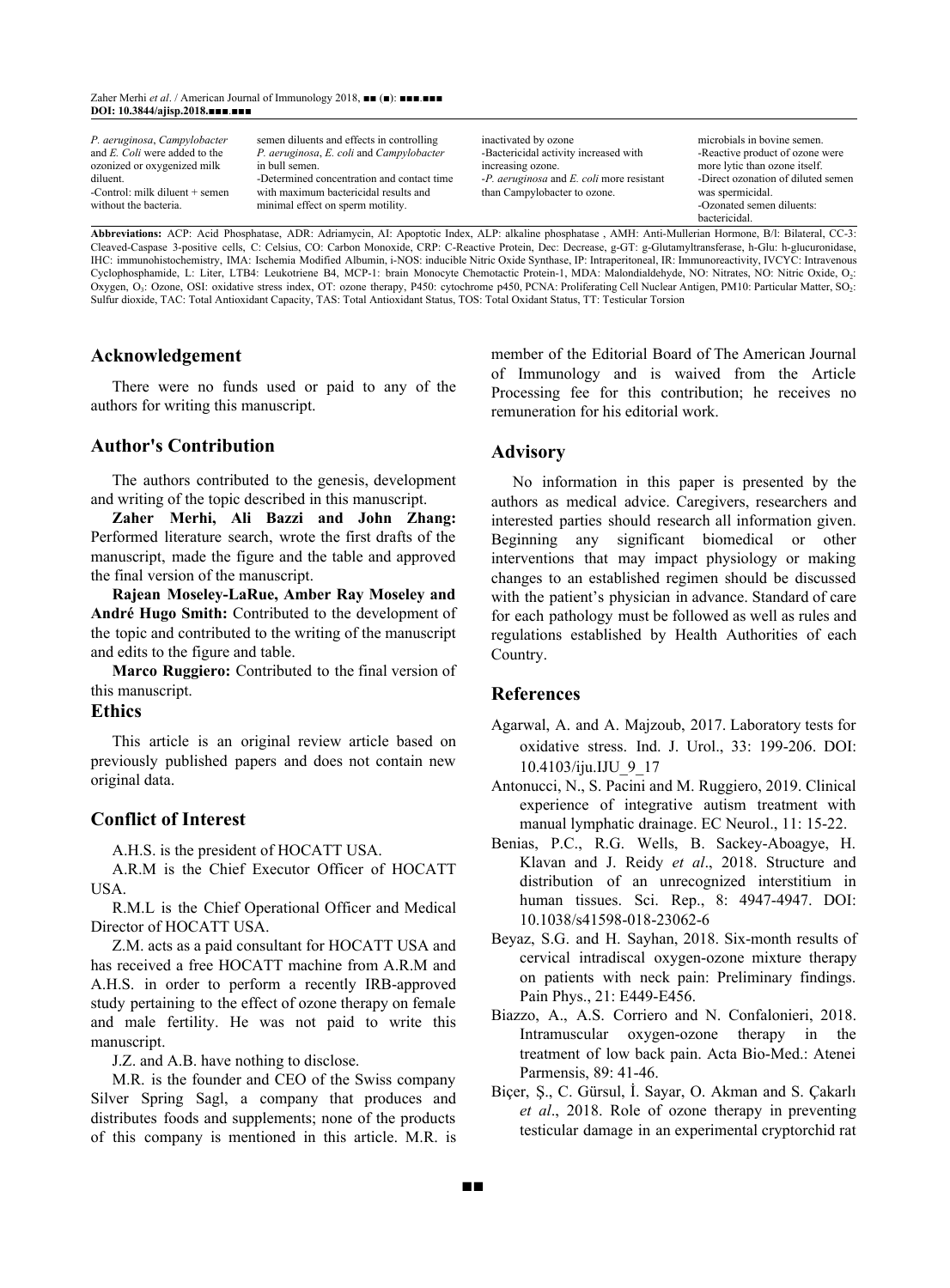model. Med. Sci. Monitor Basic Res., 24: 5832-5839. DOI: 10.12659/MSM.910459

- Bocci, V., G. Valacchi, F. Corradeschi and G. Fanetti, 1998. Studies on the biological effects of ozone: 8. Effects on the total antioxidant status and on interleukin-8 production. Mediators inflammat., 7: 313-317.
- Bocci, V.A., 2006. Scientific and medical aspects of ozone therapy. State of the art. Arch. Med. Res., 37: 425-435. DOI: 10.1016/j.arcmed.2005.08.006
- Bocci, V.A., 2007. Can ozonetherapy be performed if the biochemistry of the process cannot be controlled? Arch. Med. Res., 38: 584-585. DOI: 10.1016/j.arcmed.2007.03.005
- Bocci, V.A., 2008. Why orthodox medicine has not yet taken advantage of ozone therapy. Arch. Med. Res., 39: 259-260. DOI: 10.1016/j.arcmed.2007.09.007
- Bouskine, A., M. Nebout, B. Mograbi, F. Brucker-Davis and C. Roger *et al*., 2008. Estrogens promote human testicular germ cell cancer through a membrane-mediated activation of extracellular regulated kinase and protein kinase A. Endocrinology, 149: 565-573. DOI: 10.1210/en.2007-1318
- Brié, A., N. Boudaud, A. Mssihid, J. Loutreul and I. Bertrand *et al*., 2018. Inactivation of murine norovirus and hepatitis A virus on fresh raspberries by gaseous ozone treatment. Food Microbiol., 70: 1-6. DOI: 10.1016/j.fm.2017.08.010
- Buyuklu, M., F.M. Kandemir, T. Set, E.M. Bakirci and H. Degirmenci *et al*., 2017. Beneficial effects of ozone therapy on oxidative stress, cardiac functions and clinical findings in patients with heart failure reduced ejection fraction. Cardiovascular Toxicol., 17: 426-433. DOI: 10.1007/s12012-017-9400-8
- Carpendale, M.T., J. Freeberg and J.M. Griffiss, 1993. Does ozone alleviate AIDS diarrhea? J. Clin. Gastroenterol., 17: 142-145. DOI: 10.1097/00004836-199309000-00010
- Chen, N., M. Lin, N. Liu, S. Wang and X. Xiao, 2018. Methylmercury-induced testis damage is associated with activation of oxidative stress and germ cell autophagy. J. Inorganic Biochem., 190: 67-74. DOI: 10.1016/j.jinorgbio.2018.10.007
- Cicerone, R.J., 1987. Changes in stratospheric ozone. Science, 237: 35-42. DOI: 10.1126/science.237.4810.35
- Clavo, B., N. Santana-Rodriguez, P. Llontop, D. Gutierrez and G. Suarez *et al*., 2018. Ozone therapy as adjuvant for cancer treatment: Is further research warranted? Evidence-Based Complementary Alternative Med.

■■

- Cooke, E.D., A.G. Pockley, A.T. Tucker, J.D. Kirby and A.E. Bolton, 1997. Treatment of severe Raynaud's syndrome by injection of autologous blood pretreated by heating, ozonation and exposure to ultraviolet light (H-O-U) therapy. Int. Angiol.: J. Int. Un. Angiol., 16: 250-254.
- Costa, T., D. Linhares, M. Ribeiro da Silva and N. Neves, 2018. Ozone therapy for low back pain. A systematic review. Acta Reumatol. Portuguesa, 43: 172-181.
- Di Paolo, N., E. Gaggiotti and F. Galli, 2005. Extracorporeal blood oxygenation and ozonation: Clinical and biological implications of ozone therapy. Redox Report: Commun. Free Rad. Res., 10: 121-130. DOI: 10.1179/135100005X38888
- Dogan, R., A.M. Hafiz, H.S. Kiziltan, A. Yenigun and N. Buyukpinarbaslili *et al*., 2018. Effectiveness of radiotherapy + ozone on tumoral tissue and survival in tongue cancer rat model. Auris Nasus Larynx, 45: 128-134. DOI: 10.1016/j.anl.2017.03.017
- Dokmeci, D., 2006. Testicular torsion, oxidative stress and the role of antioxidant therapy. Folia Med., 48: 16-21.
- Duricic, D., H. Valpotic and M. Samardzija, 2015. Prophylaxis and therapeutic potential of ozone in buiatrics: Current knowledge. Anim. Reproduct. Sci., 159: 1-7. DOI: 10.1016/j.anireprosci.2015.05.017
- Ekici, S., A.I. Dogan Ekici, G. Ozturk, F. Benli Aksungar and O. Sinanoglu *et al*., 2012. Comparison of melatonin and ozone in the prevention of reperfusion injury following unilateral testicular torsion in rats. Urology, 80: 899-906. DOI: 10.1016/j.urology.2012.06.049
- Evstigneeva, I.S., A.G. Kulikov, O.V. Yarustovskaya, A.S. Shakhova and M.G. Lutoshkina, 2018. [Physical therapy of psoriasis. The modern methodological approaches]. Voprosy Kurortologii Fizioterapii Lechebnoi Fizicheskoi Kultury, 95: 53-58. DOI: 10.17116/kurort201895153-58
- Fitzpatrick, E., O.J. Holland and J.J. Vanderlelie, 2018. Ozone therapy for the treatment of chronic wounds: A systematic review. Int. Wound J., 15: 633-644. DOI: 10.1111/iwj.12907
- Frankum, B. and C.H. Katelaris, 1993. Ozone therapy in AIDS--truly innocuous? Med. J. Australia, 159: 493-493.
- Garber, G.E., D.W. Cameron, N. Hawley-Foss, D. Greenway and M.E. Shannon, 1991. The use of ozone-treated blood in the therapy of HIV infection and immune disease: A pilot study of safety and efficacy. AIDS, 5: 981-984. DOI: 10.1097/00002030-199108000-00009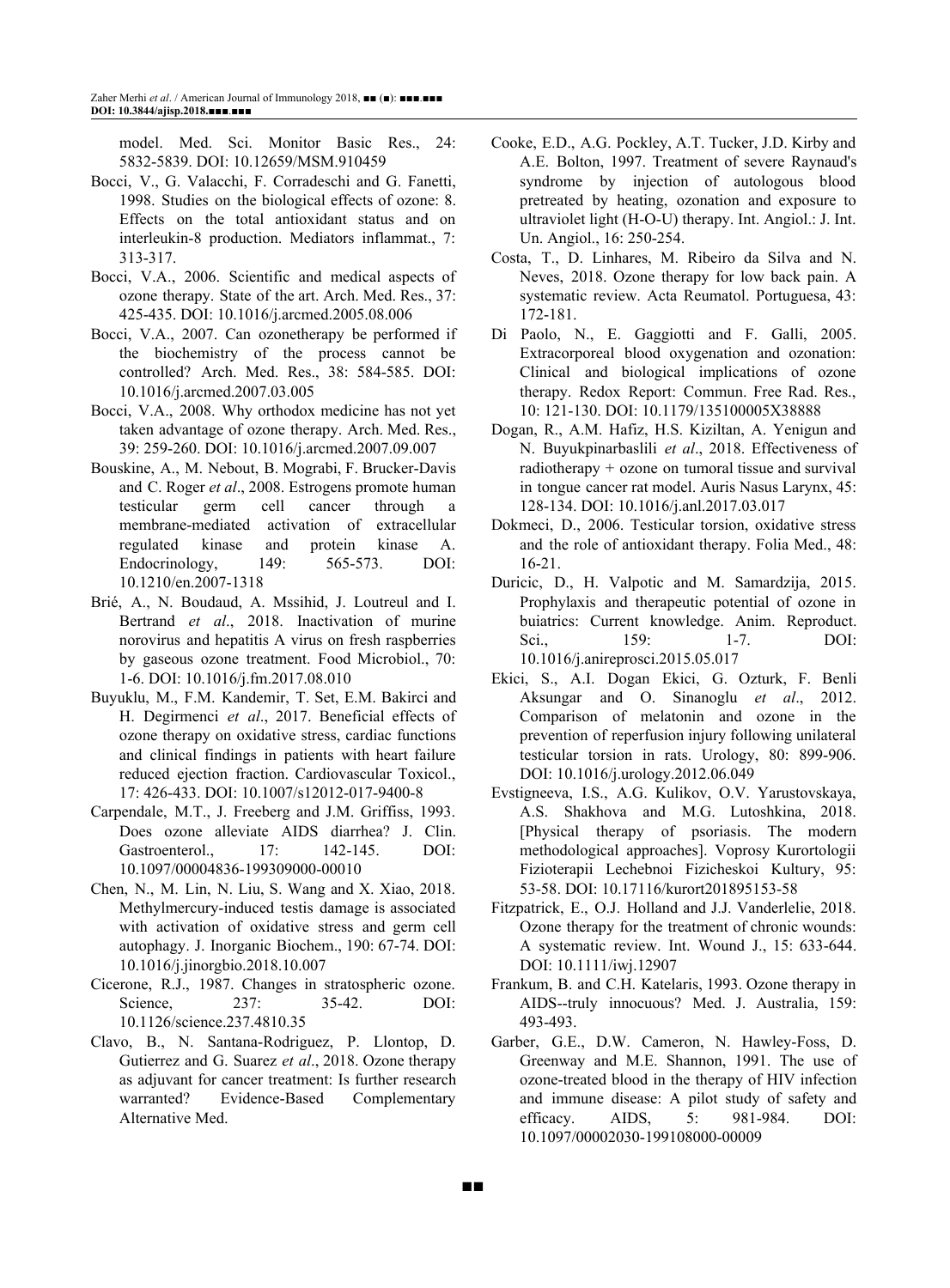- Gloor, M. and B.A. Lipphardt, 1976. [Studies on ozone therapy of acne vulgaris]. Zeitschrift fur Hautkrankheiten, 51: 97-101.
- Gradil, C., M.D. Eaglesome, B. Stewart, M.M. Garcia and F. Quimby, 1995. Bactericidal effects of ozone at nonspermicidal concentrations. Canad. J. Vet. Res., 59: 183-186.
- Hendin, B.N., P.N. Kolettis, R.K. Sharma, A.J. Thomas Jr and A. Agarwal, 1999. Varicocele is associated with elevated spermatozoal reactive oxygen species production and diminished seminal plasma antioxidant capacity. J. Urolol., 161: 1831-1834. DOI: 10.1016/S0022-5347(05)68818-0
- Hidalgo-Tallon, J., S. Menendez-Cepero, J.S. Vilchez, C.M. Rodriguez-Lopez and E.P. Calandre, 2013. Ozone therapy as add-on treatment in fibromyalgia management by rectal insufflation: An open-label pilot study. J. Alternative Complementary Med., 19: 238-242. DOI: 10.1089/acm.2011.0739
- Hu, B., J. Zheng, Q. Liu, Y. Yang and Y. Zhang, 2018. The effect and safety of ozone autohemotherapy combined with pharmacological therapy in postherpetic neuralgia. J. Pain Res., 11: 1637-1643. DOI: 10.2147/JPR.S154154
- Inal, M., A. Dokumacioglu, E. Ozcelik and O. Ucar, 2011. The effects of ozone therapy and coenzyme Q(1)(0) combination on oxidative stress markers in healthy subjects. Irish J. Med. Sci., 180: 703-707. DOI: 10.1007/s11845-011-0675-7
- Karatieieva, S., I. Plesh, O. Yurkiv, S. Semenenko and I. Kozlovskaya, 2017. New method of treatment of pyoinflammatory soft tissue complications in patients with diabeted mellitus. Georgian Med. News.
- Kashiwagi, K., K. Saito, Y.D. Wang, H. Takahashi and K. Ishijima *et al*., 2001. Safety of ozonated solution as an antiseptic of the ocular surface prior to ophthalmic surgery. Int. J. Ophthalmol., 215: 351-356. DOI: 10.1159/000050884
- Kaya, A., M. Sonmez, T. Kar, A. Haholu and Y. Yildirim *et al*., 2017. Efficiency of ozone therapy in a rat model of experimental uveitis. Ocular Immunol. Inflammat., 25: 695-700. DOI: 10.3109/09273948.2016.1161057
- Kosheleva, I.V. and A.G. Kulikov, 2001. [Effectiveness of complex therapy of eczema patients with the use of various methods of ozone therapy]. Voprosy Kurortol.ogii Fizioterapii Lechebnoi Fizicheskoi Kultury.
- Kucukgul, A., S. Erdogan, R. Gonenci and G. Ozan, 2016. Beneficial effects of nontoxic ozone on  $H_2O_2$ -induced stress and inflammation. Biochem.

■■

Cell Biol., 94: 577-583. DOI: 10.1139/bcb-2016-0033

- Kushmakov, R., J. Gandhi, O. Seyam, W. Jiang and G. Joshi *et al*., 2018. Ozone therapy for diabetic foot. Med. Gas Res., 8: 111-115. DOI: 10.4103/2045-9912.241076
- Lassonde, G., D. Nasuhoglu, J.F. Pan, B. Gaye and V. Yargeau *et al*., 2015. Ozone treatment prevents the toxicity of an environmental mixture of estrogens on rat fetal testicular development. Reprod. Toxicol., 58: 85-92. DOI: 10.1016/j.reprotox.2015.09.001
- Leisegang, K., R. Henkel and A. Agarwal, 2017. Redox regulation of fertility in aging male and the role of antioxidants: A savior or stressor. Curr. Pharmaceutical Design, 23: 4438-4450. DOI: 10.2174/1381612822666161019150241
- Li, B., C. Liu, L. Wang, Y. Li and Y. Du *et al*., 2018. The value of ozone in CT-guided drainage of multiloculated pyogenic liver abscesses: A randomized controlled study. Canad. J. Gastroenterol. Hepatol., 2018: 1236974-1236974. DOI: 10.1155/2018/1236974
- Liu, L., C. Dahlgren, H. Elwing and H. Lundqvist, 1996. A simple chemiluminescence assay for the determination of reactive oxygen species produced by human neutrophils. J. Immunol. Meth., 192: 173-178. DOI: 10.1016/0022-1759(96)00049-X
- Madej, P., A. Plewka, J.A. Madej, D. Plewka and W. Mroczka *et al*., 2007. Ozone therapy in induced endotoxemic shock. II. The effect of ozone therapy upon selected histochemical reactions in organs of rats in endotoxemic shock. Inflammation, 30: 69-86.
- Manoto, S.L., M.J. Maepa and S.K. Motaung, 2018. Medical ozone therapy as a potential treatment modality for regeneration of damaged articular cartilage in osteoarthritis. Saudi J. Biol. Sci., 25: 672-679. DOI: 10.1016/j.sjbs.2016.02.002
- Mete, F., H. Tarhan, O., Celik, I. Akarken and K. Vural *et al*., 2017. Comparison of intraperitoneal and intratesticular ozone therapy for the treatment of testicular ischemia-reperfusion injury in rats. Asian J. Androl., 19: 43-46.
- Mills, M.R., K. Arias-Salazar, A. Baynes, L.Q. Shen and J. Churchley *et al*., 2015. Removal of ecotoxicity of 17alpha-ethinylestradiol using TAML/peroxide water treatment. Scientific rep., 5: 10511-10511. DOI: 10.1038/srep10511
- Muminov, A.I. and N. Khushvakova, 2002. [Ozone therapy in patients with chronic purulent frontal sinusitis]. Vestnik Otorinolaringologii.
- OPOI, 1994. Oxygen plus ozone inactivate HIV. AIDS Patient Care, 8: 167-167. PMID: 11362147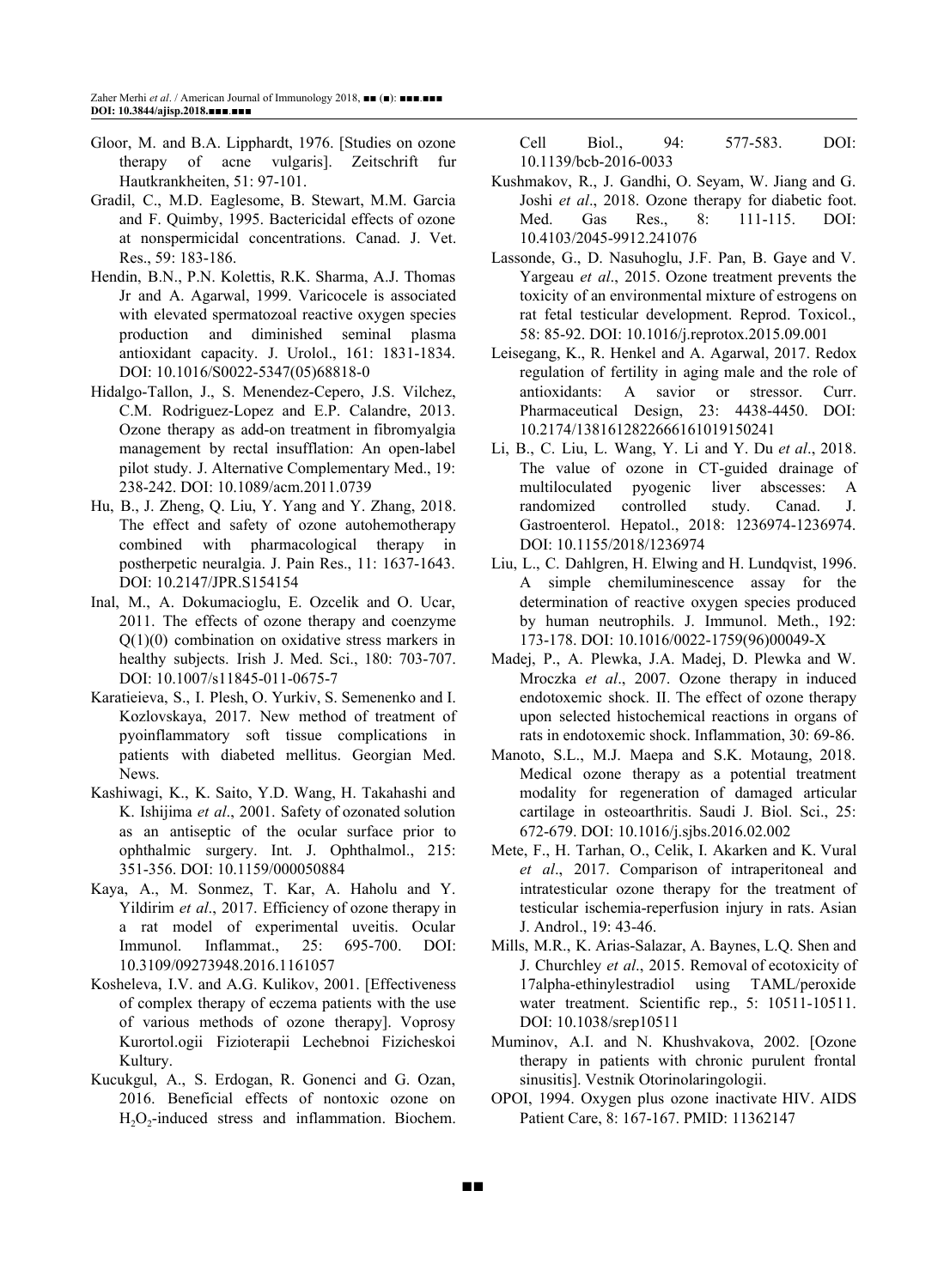- Ozturk, O., H.A. Eroglu, S. Ustebay, M. Kuzucu and Y. Adali, 2018. An experimental study on the preventive effects of N-acetyl cysteine and ozone treatment against contrast-induced nephropathy. Acta Cirurgica Brasileira, 33: 508-517. DOI: 10.1590/s0102-865020180060000005
- Raeissadat, S.A., S.M. Rayegani, B. Forogh, P. Hassan Abadi and M. Moridnia *et al*., 2018. Intra-articular ozone or hyaluronic acid injection: Which one is superior in patients with knee osteoarthritis? A 6-month randomized clinical trial. J. Pain Res., 11: 111-117. DOI: 10.2147/JPR.S142755
- Resitoglu, B., Y. Celik, M. Komur, A. Polat and S. Erdogan *et al*., 2018. The efficacy of ozone therapy in neonatal rats with hypoxic ischemic brain injury. Bratislavske Lekarske Listy, 119: 81-85. DOI: 10.4149/BLL\_2018\_015
- Ruggiero, M., 2018. A novel approach to Klotho aimed at delaying and reversing aging. Bio Accent Open J. HIV, 3: 029-029.
- Safwat, M.H., M.M. El-Sawalhi, M.N. Mausouf and A.A. Shaheen, 2014. Ozone ameliorates age-related oxidative stress changes in rat liver and kidney: Effects of pre- and post-ageing administration. Biochemistry, 79: 450-458. DOI: 10.1134/S0006297914050095
- Sakai, K., M. Ideta-Otsuka, H. Saito, Y. Hiradate and K. Hara *et al*., 2018. Effects of doxorubicin on sperm DNA methylation in mouse models of testicular toxicity. Biochem. Biophys. Res. Commun., 498: 674-679. DOI: 10.1016/j.bbrc.2018.03.044
- Salas-Huetos, A., M. Bulló and J. Salas-Salvadó, 2017. Dietary patterns, foods and nutrients in male fertility parameters and fecundability: A systematic review of observational studies. Human Reprod. Update, 23: 371-389. DOI: 10.1093/humupd/dmx006
- Salem, E.A., N.A. Salem and W.J. Hellstrom, 2017. Therapeutic effect of ozone and rutin on adriamycin-induced testicular toxicity in an experimental rat model. Andrologia, 49: e12603-e12603. DOI: 10.1111/and.12603
- Sato, H., Y. Wananabe and H. Miyata, 1990. Virucidal effect of ozone treatment of laboratory animal viruses. *Jikken dobutsu*. Exp. Anim., 39: 223-229. DOI: 10.1538/expanim1978.39.2\_223
- Semercioz, A., A.K. Baltaci, R. Mogulkoc and M.C. Avunduk, 2017. Effect of zinc and melatonin on oxidative stress and serum inhibin-b levels in a rat testicular torsion-detorsion model. Biochem. Genet., 55: 395-409. DOI: 10.1007/s10528-017-9826-5
- Seyam, O., N.L. Smith, I. Reid, J. Gandhi and W. Jiang *et al*., 2018. Clinical utility of ozone therapy for

musculoskeletal disorders. Med. Gas Res., 8: 103-110. DOI: 10.4103/2045-9912.241075

- Shamim, T., 2017. Ozone therapy in dentistry: revisited. Med. Gas Res., 7: 278-278. DOI: 10.4103/2045-9912.222453
- Shimizu, S., P. Tsounapi, F. Dimitriadis, Y. Higashi and T. Shimizu *et al*., 2016. Testicular torsion-detorsion and potential therapeutic treatments: A possible role for ischemic postconditioning. Int. J. Urol., 23: 454-463. DOI: 10.1111/iju.13110
- Sikka, S.C. and R. Wang, 2008. Endocrine disruptors and estrogenic effects on male reproductive axis. Asian J. Androl., 10: 134-145. DOI: 10.1111/j.1745-7262.2008.00370.x
- Smith, N.L., A.L. Wilson, J. Gandhi, S. Vatsia and S.A. Khan, 2017. Ozone therapy: An overview of pharmacodynamics, current research and clinical utility. Med. Gas Res., 7: 212-219. DOI: 10.4103/2045-9912.215752
- Steinhart, H., S. Schulz and R. Mutters, 1999. Evaluation of ozonated oxygen in an experimental animal model of osteomyelitis as a further treatment option for skull-base osteomyelitis. Eur. Arch. Oto-Rhino-Laryngol., 256l: 153-157. DOI: 10.1007/s004050050130
- Sugita, H., T. Asai, K. Hayashi, T. Mitsuya and K. Amanuma *et al*., 1992. Application of ozone disinfection to remove *Enterococcus seriolicida*, *Pasteurella piscicida* and *Vibrio anguillarum* from seawater. Applied Environ. Microbiol., 58: 4072-4075. PMID: 1476447
- Tasdemir, C., S. Tasdemir, N. Vardi, B. Ates and Y. Onal *et al*., 2013. Evaluation of the effects of ozone therapy on Escherichia coli-induced cytitis in rat. Irish J. Med. Sci., 182: 557-563. DOI: 10.1007/s11845-013-0926-x
- Tezcan, A.H., O. Ozturk, S. Ustebay, Y. Adali and H. Yagmurdur, 2018. The beneficial effects of ozone therapy in acetaminophen-induced hepatotoxicity in mice. Pharmacol. Reports, 70: 340-345. DOI: 10.1016/j.pharep.2017.11.003
- Turner, C.R., S.R. Kleeberger and E.W. Spannhake, 1989. Preexposure to ozone blocks the antigen-induced late asthmatic response of the canine peripheral airways. J. Toxicol. Environ. Health, 28: 363-371. DOI: 10.1080/15287398909531355